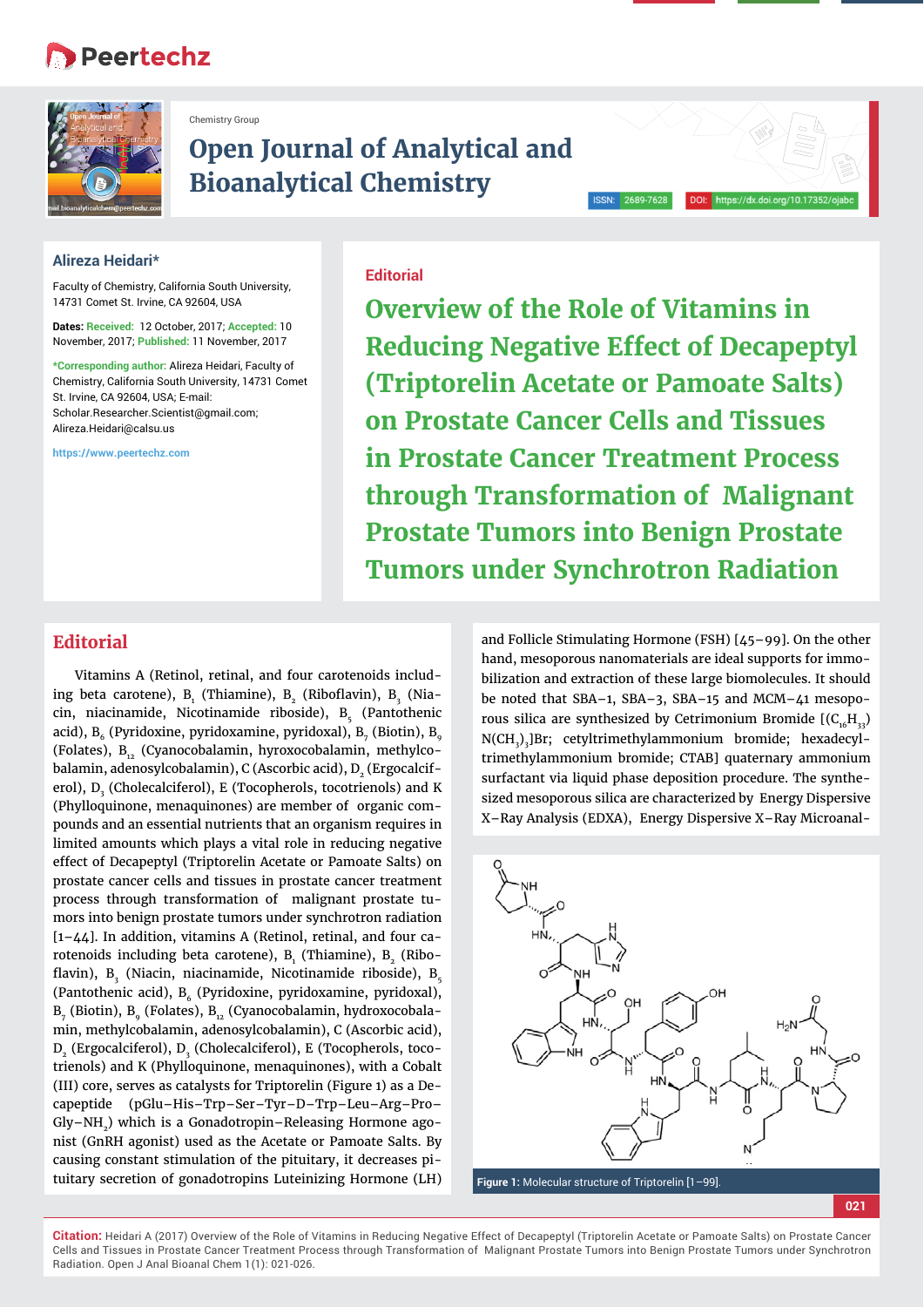ysis (EDXMA), Scanning Electron Microscope (SEM), X–Ray Diffraction (XRD), Transmission Electron Microscope (TEM), Differential Thermal Analysis–Thermal Gravim Analysis (DTA–TGA), Energy–Dispersive X–Ray Spectroscopy (EDX), 1HNMR, 13CNMR, UV–Vis, HR–Mass, Attenuated Total Reflectance Fourier Transform Infrared Spectroscopy (ATR–FTIR) and FT–Raman spectroscopies. Then, immobilization of vitamins A (Retinol, retinal, and four carotenoids including beta carotene),  $\mathtt{B}_\mathtt{1}$  (Thiamine),  $\mathtt{B}_\mathtt{2}$  (Riboflavin),  $\mathtt{B}_\mathtt{3}$  (Niacin, niacina– mide, Nicotinamide riboside), B<sub>c</sub> (Pantothenic acid), B<sub>c</sub> (Pyridoxine, pyridoxamine, pyridoxal), B<sub>7</sub> (Biotin), B<sub>9</sub> (Folates), B<sub>12</sub> (Cyanocobalamin, hydroxocobalamin, methylcobalamin, adenosylcobalamin), C (Ascorbic acid), D<sub>2</sub> (Ergocalciferol), D<sub>3</sub> (Cholecalciferol), E (Tocopherols, tocotrienols) and K (Phylloquinone, menaquinones) within the mesoporous silica are studied for the first time.

Characterization of vitamins A (Retinol, retinal, and four carotenoids including beta carotene),  ${\mathtt B}_\text{\tiny 1}$  (Thiamine),  ${\mathtt B}_\text{\tiny 2}$ (Riboflavin), B<sub>3</sub> (Niacin, niacinamide, Nicotinamide riboside),  $B_5$  (Pantothenic acid),  $B_6$  (Pyridoxine, pyridoxamine, pyridoxal), B $_{_{7}}$  (Biotin), B $_{_{9}}$  (Folates), B $_{_{12}}$  (Cyanocobalamin, hydroxocobalamin, methylcobalamin, adenosylcobalamin), C (Ascorbic acid),  $\texttt{D}_{\texttt{2}}$  (Ergocalciferol),  $\texttt{D}_{\texttt{3}}$  (Cholecalciferol), E (Tocopherols, tocotrienols) and K (Phylloquinone, menaquinones) containing mesoporous support are described using Energy Dispersive X–Ray Analysis (EDXA), Energy Dispersive X–Ray Microanalysis (EDXMA), Scanning Electron Microscope (SEM), X–Ray Diffraction (XRD), Transmission Electron Microscope (TEM), Differential Thermal Analysis–Thermal Gravim Analysis (DTA–TGA), Energy–Dispersive X–Ray Spectroscopy (EDX), 1 HNMR, 13CNMR, UV–Vis, HR–Mass, Attenuated Total Reflectance Fourier Transform Infrared Spectroscopy (ATR– FTIR) and FT–Raman spectroscopies. Effect of mesoporous pore size on immobilization of these relatively large biomolecules is taken into consideration. Results show that pore size plays a vital role on immobilization of large biomolecules. The newly synthesized mesostructured hybrid catalysts are investigated for reducing negative effect of Decapeptyl (Triptorelin Acetate or Pamoate Salts) on prostate cancer cells and tissues in prostate cancer treatment process through transformation of malignant prostate tumors into benign prostate tumors under synchrotron radiation. The ultrahigh specific area and highly dispersed catalysts species in SBA–1, SBA–3, SBA–15 and MCM–41/vitamins A (Retinol, retinal, and four carotenoids including beta carotene),  $\mathtt{B}_\text{\tiny{1}}$  (Thiamine),  $\mathtt{B}_\text{\tiny{2}}$  (Riboflavin),  $\mathtt{B}_\text{\tiny{3}}$ (Niacin, niacinamide, Nicotinamide riboside), B<sub>e</sub> (Pantothenic acid), B $_{\rm 6}$  (Pyridoxine, pyridoxamine, pyridoxal), B $_{\rm 7}$  (Biotin), B $_{\rm 9}$ (Folates), B<sub>12</sub> (Cyanocobalamin, hydroxocobalamin, methylcobalamin, adenosylcobalamin), C (Ascorbic acid), D<sub>2</sub> (Ergocalciferol), D<sub>3</sub> (Cholecalciferol), E (Tocopherols, tocotrienols) and K (Phylloquinone, menaquinones) nanomaterials create effective and active heterogeneous catalysts for oxidation purposes in presence of Hydrogen Peroxide as oxidant with high conversion 84%. Vacant SBA–1, SBA–3, SBA–15 and MCM–41 mesoporous silica are also studied for catalytic purposes. Results reveal that immobilized vitamins A (Retinol, retinal, and four carotenoids including beta carotene),  ${\mathtt B}_{\rm i}$  (Thiamine),  ${\mathtt B}_{\rm i}$  (Riboflavin),  ${\mathtt B}_{\rm i}$ (Niacin, niacinamide, Nicotinamide riboside), B<sub>e</sub> (Pantothenic

acid),  $B_6$  (Pyridoxine, pyridoxamine, pyridoxal),  $B_7$  (Biotin),  $B_8$ (Folates),  $B_{12}$  (Cyanocobalamin, hydroxocobalamin, methylcobalamin, adenosylcobalamin), C (Ascorbic acid), D<sub>2</sub> (Ergocalciferol),  $D_3^2$  (Cholecalciferol), E (Tocopherols, tocotrienols) and K (Phylloquinone, menaquinones) biomolecules are the effective catalytic species responsible for reducing negative effect of Decapeptyl (Triptorelin Acetate or Pamoate Salts) on prostate cancer cells and tissues in prostate cancer treatment process through transformation of malignant prostate tumors into benign prostate tumors under synchrotron radiation.

#### **References**

- 1. Alireza Heidari, Christopher Brown (2015) Study of Composition and Morphology of Cadmium Oxide (CdO) Nanoparticles for Eliminating Cancer Cells. Journal of Nanomedicine Research 2: 1-20. **Link:** https://goo.gl/T7PPgd
- 2. Alireza Heidari, Christopher Brown (2015) Study of Surface Morphological, Phytochemical and Structural Characteristics of Rhodium (III) Oxide (Rh2O3) Nanoparticles. International Journal of Pharmacology, Phytochemistry and Ethnomedicine 1: 15-19. **Link:** https://goo.gl/GCg9Ct
- 3. Alireza Heidari (2016) An Experimental Biospectroscopic Study on Seminal Plasma in Determination of Semen Quality for Evaluation of Male Infertility. Int J Adv Technol 7: e007. **Link:** https://goo.gl/d2P4Yq
- 4. Alireza Heidari (2016) Extraction and Preconcentration of N–Tolyl–Sulfonyl–Phosphoramid–Saeure–Dichlorid as an Anti–Cancer Drug from Plants: A Pharmacognosy Study. J Pharmacogn Nat Prod 2: e103. **Link:** https://goo.gl/XuT3Hb
- 5. Alireza Heidari (2016) A Thermodynamic Study on Hydration and Dehydration of DNA and RNA−Amphiphile Complexes. J Bioeng Biomed Sci S: 006. **Link:** https://goo.gl/okuYP1
- 6. Alireza Heidari (2016) Computational Studies on Molecular Structures and Carbonyl and Ketene Groups' Effects of Singlet and Triplet Energies of Azidoketene O=C=CH–NNN and Isocyanatoketene O=C=CH–N=C=O. J Appl Computat Math 5: e142. **Link:** https://goo.gl/T9SFa8
- 7. Alireza Heidari (2016) Study of Irradiations to Enhance the Induces the Dissociation of Hydrogen Bonds between Peptide Chains and Transition from Helix Structure to Random Coil Structure Using ATR–FTIR, Raman and 1HNMR Spectroscopies. J Biomol Res Ther 5: e146. **Link:** https://goo.gl/jrczVp
- 8. Alireza Heidari (2016) Future Prospects of Point Fluorescence Spectroscopy, Fluorescence Imaging and Fluorescence Endoscopy in Photodynamic Therapy (PDT) for Cancer Cells. J Bioanal Biomed 8: e135. **Link:** https://goo.gl/RH6Mdw
- 9. Alireza Heidari (2016) A Bio–Spectroscopic Study of DNA Density and Color Role as Determining Factor for Absorbed Irradiation in Cancer Cells. Adv Cancer Prev 1: e102. **Link:** https://goo.gl/TjDa2i
- 10. Alireza Heidari (2016) Manufacturing Process of Solar Cells Using Cadmium Oxide (CdO) and Rhodium (III) Oxide (Rh2O3) Nanoparticles. J Biotechnol Biomater 6: e125. **Link:** https://goo.gl/JxZPQa
- 11. Alireza Heidari (2016) A Novel Experimental and Computational Approach to Photobiosimulation of Telomeric DNA/RNA: A Biospectroscopic and Photobiological Study. J Res Development 4: 144. **Link:** https://goo.gl/rpYuB8
- 12. Alireza Heidari (2016) Biochemical and Pharmacodynamical Study of Microporous Molecularly Imprinted Polymer Selective for Vancomycin, Teicoplanin, Oritavancin, Telavancin and Dalbavancin binding. Biochem Physiol 5: e146. **Link:** https://goo.gl/ujKtAA
- 13. Alireza Heidari (2016) Anti–Cancer Effect of UV Irradiation at Presence of Cadmium Oxide (CdO) Nanoparticles on DNA of Cancer Cells: A Photodynamic Therapy Study. Arch Cancer Res. 4: 1. **Link:** https://goo.gl/7JWrER

**022**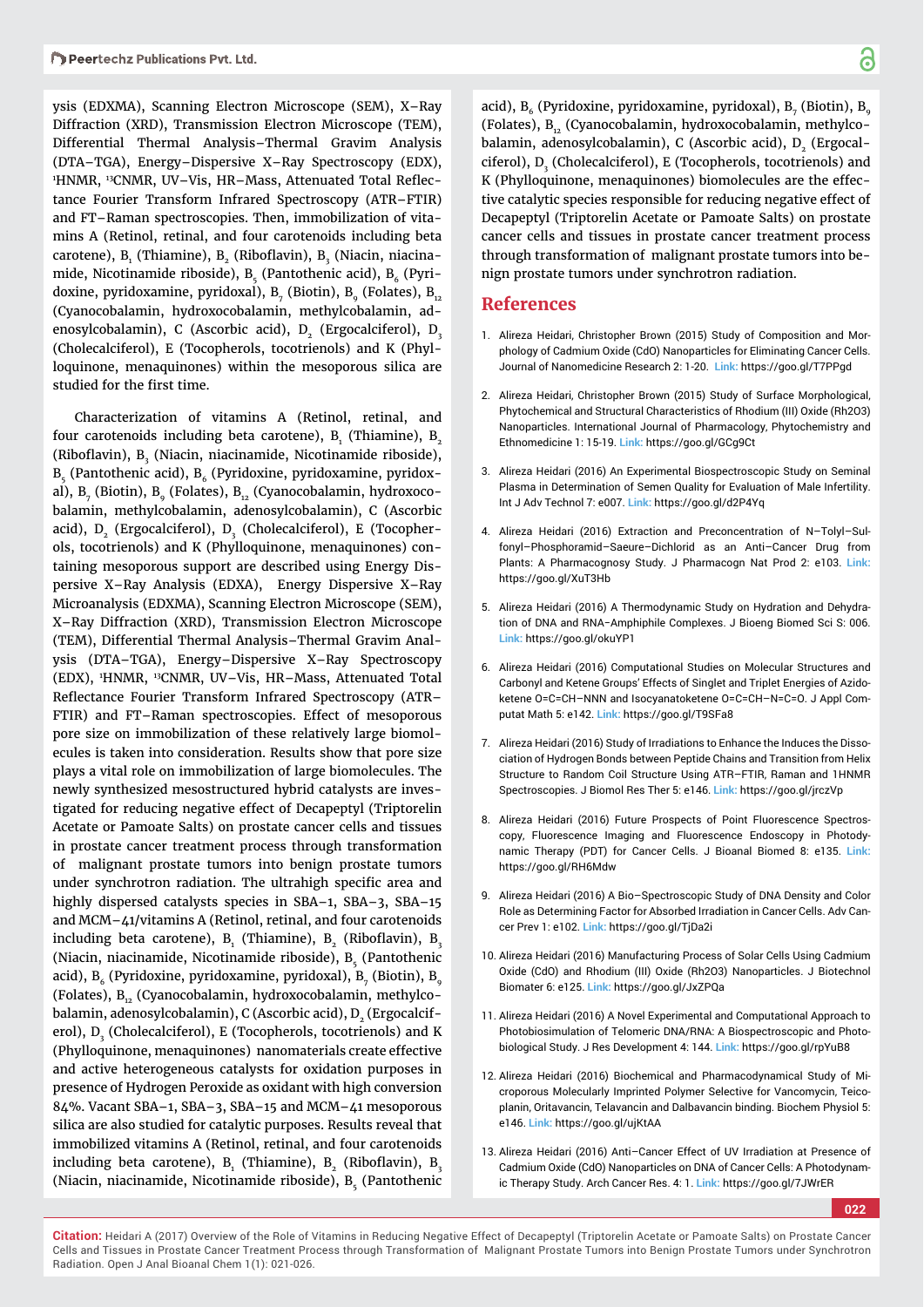- 14. Alireza Heidari (2016) Biospectroscopic Study on Multi–Component Reactions (MCRs) in Two A–Type and B–Type Conformations of Nucleic Acids to Determine Ligand Binding Modes, Binding Constant and Stability of Nucleic Acids in Cadmium Oxide (CdO) Nanoparticles–Nucleic Acids Complexes as Anti–Cancer Drugs. Arch Cancer Res. 4: 2. **Link:** https://goo.gl/iobiuL
- 15. Alireza Heidari (2016) Simulation of Temperature Distribution of DNA/RNA of Human Cancer Cells Using Time–Dependent Bio–Heat Equation and Nd: YAG Lasers. Arch Cancer Res. 4: 2. **Link:** https://goo.gl/cMCUg7
- 16. Alireza Heidari (2016) Quantitative Structure–Activity Relationship (QSAR) Approximation for Cadmium Oxide (CdO) and Rhodium (III) Oxide (Rh2O3) Nanoparticles as Anti–Cancer Drugs for the Catalytic Formation of Proviral DNA from Viral RNA Using Multiple Linear and Non–Linear Correlation Approach. Ann Clin Lab Res. 4: 1. **Link:** https://goo.gl/e9CMkb
- 17. Alireza Heidari (2016) Biomedical Study of Cancer Cells DNA Therapy Using Laser Irradiations at Presence of Intelligent Nanoparticles. J Biomedical Sci. 5: 2. **Link:** https://goo.gl/SN742n
- 18. Alireza Heidari (2016) Measurement the Amount of Vitamin D2 (Ergocalciferol), Vitamin D3 (Cholecalciferol) and Absorbable Calcium (Ca2+), Iron (II) (Fe2+), Magnesium (Mg2+), Phosphate (PO4–) and Zinc (Zn2+) in Apricot Using High–Performance Liquid Chromatography (HPLC) and Spectroscopic Techniques. J Biom Biostat 7: 292. **Link:** https://goo.gl/X9g1dP
- 19. Alireza Heidari (2016) Spectroscopy and Quantum Mechanics of the Helium Dimer (He2+), Neon Dimer (Ne2+), Argon Dimer (Ar2+), Krypton Dimer (Kr2+), Xenon Dimer (Xe2+), Radon Dimer(Rn2+) and Ununoctium Dimer (Uuo2+) Molecular Cations. Chem Sci J 7: e112. **Link:** https://goo.gl/wA7H17
- 20. Alireza Heidari (2016) Human Toxicity Photodynamic Therapy Studies on DNA/RNA Complexes as a Promising New Sensitizer for the Treatment of Malignant Tumors Using Bio–Spectroscopic Techniques. J Drug Metab Toxicol 7: e129. **Link:** https://goo.gl/HRhMyK
- 21. Alireza Heidari (2016) Novel and Stable Modifications of Intelligent Cadmium Oxide (CdO) Nanoparticles as Anti–Cancer Drug in Formation of Nucleic Acids Complexes for Human Cancer Cells' Treatment. Biochem Pharmacol (Los Angel) 5: 207. **Link:** https://goo.gl/VK7q26
- 22. Alireza Heidari (2016) A Combined Computational and QM/MM Molecular Dynamics Study on Boron Nitride Nanotubes (BNNTs), Amorphous Boron Nitride Nanotubes (a–BNNTs) and Hexagonal Boron Nitride Nanotubes (h– BNNTs) as Hydrogen Storage. Struct Chem Crystallogr Commun 2: 1. **Link:** https://goo.gl/CY3Qzh
- 23. Alireza Heidari (2016) Pharmaceutical and Analytical Chemistry Study of Cadmium Oxide (CdO) Nanoparticles Synthesis Methods and Properties as Anti–Cancer Drug and its Effect on Human Cancer Cells. Pharm Anal Chem Open Access 2: 113. **Link:** https://goo.gl/TUkJw2
- 24. Alireza Heidari (2016) A Chemotherapeutic and Biospectroscopic Investigation of the Interaction of Double–Standard DNA/RNA–Binding Molecules with Cadmium Oxide (CdO) and Rhodium (III) Oxide (Rh2O3) Nanoparticles as Anti–Cancer Drugs for Cancer Cells' Treatment. Chemo Open Access 5: e129. **Link:** https://goo.gl/dG1qct
- 25. Alireza Heidari (2016) Pharmacokinetics and Experimental Therapeutic Study of DNA and Other Biomolecules Using Lasers: Advantages and Applications. J Pharmacokinet Exp Ther 1: e005. **Link:** https://goo.gl/RiyEbJ
- 26. Alireza Heidari (2016) Determination of Ratio and Stability Constant of DNA/ RNA in Human Cancer Cells and Cadmium Oxide (CdO) Nanoparticles Complexes Using Analytical Electrochemical and Spectroscopic Techniques. Insights Anal Electrochem 2: 1. **Link:** https://goo.gl/1AU5SG
- 27. Alireza Heidari (2016) Discriminate between Antibacterial and Non–Antibacterial Drugs Artificial Neutral Networks of a Multilayer Perceptron (MLP) Type Using a Set of Topological Descriptors. J Heavy Met Toxicity Dis. 1: 2. **Link:** https://goo.gl/LjYxh1
- 28. Alireza Heidari (2016) Combined Theoretical and Computational Study of the Belousov–Zhabotinsky Chaotic Reaction and Curtius Rearrangement for Synthesis of Mechlorethamine, Cisplatin, Streptozotocin, Cyclophosphamide, Melphalan, Busulphan and BCNU as Anti–Cancer Drugs. Insights Med Phys. 1: 2. **Link:** https://goo.gl/a8dW2x
- 29. Alireza Heidari (2016) A Translational Biomedical Approach to Structural Arrangement of Amino Acids' Complexes: A Combined Theoretical and Computational Study. Transl Biomed. 7: 2. **Link:** https://goo.gl/dbEqyX
- 30. Alireza Heidari (2016) Ab Initio and Density Functional Theory (DFT) Studies of Dynamic NMR Shielding Tensors and Vibrational Frequencies of DNA/RNA and Cadmium Oxide (CdO) Nanoparticles Complexes in Human Cancer Cells. J Nanomedine Biotherapeutic Discov 6: e144. **Link:** https://goo.gl/xv76DM
- 31. Alireza Heidari (2016) Molecular Dynamics and Monte–Carlo Simulations for Replacement Sugars in Insulin Resistance, Obesity, LDL Cholesterol, Triglycerides, Metabolic Syndrome, Type 2 Diabetes and Cardiovascular Disease: A Glycobiological Study. J Glycobiol 5: e111. **Link:** https://goo.gl/QbphsB
- 32. Alireza Heidari (2016) Synthesis and Study of 5–[(Phenylsulfonyl) Amino]–1,3,4–Thiadiazole–2–Sulfonamide as Potential Anti–Pertussis Drug Using Chromatography and Spectroscopy Techniques. Transl Med (Sunnyvale) 6: e138. **Link:** https://goo.gl/e59QfG
- 33. Alireza Heidari (2016) Nitrogen, Oxygen, Phosphorus and Sulphur Heterocyclic Anti–Cancer Nano Drugs Separation in the Supercritical Fluid of Ozone (O3) Using Soave–Redlich–Kwong (SRK) and Pang–Robinson (PR) Equations. Electronic J Biol 12: 4. **Link:** https://goo.gl/MVG6NS
- 34. Alireza Heidari (2016) An Analytical and Computational Infrared Spectroscopic Review of Vibrational Modes in Nucleic Acids. Austin J Anal Pharm Chem 3: 1058. **Link:** https://goo.gl/1kEWMY
- 35. Alireza Heidari (2016) Christopher Brown (2016) Phase, Composition and Morphology Study and Analysis of Os–Pd/HfC Nanocomposites. Nano Res Appl 2: 1. **Link:** https://goo.gl/jqFrKW
- 36. Alireza Heidari, Christopher Brown (2016) Vibrational Spectroscopic Study of Intensities and Shifts of Symmetric Vibration Modes of Ozone Diluted by Cumene. International Journal of Advanced Chemistry 4: 5–9. **Link:** https://goo.gl/b8WH8g
- 37. Alireza Heidari (2016) Study of the Role of Anti–Cancer Molecules with Different Sizes for Decreasing Corresponding Bulk Tumor Multiple Organs or Tissues. Arch Can Res. 4: 2. **Link:** https://goo.gl/fwLBQn
- 38. Alireza Heidari (2016) Genomics and Proteomics Studies of Zolpidem, Necopidem, Alpidem, Saripidem, Miroprofen, Zolimidine, Olprinone and Abafungin as Anti–Tumor, Peptide Antibiotics, Antiviral and Central Nervous System (CNS) Drugs. J Data Mining Genomics & Proteomics 7: e125. **Link:** https://goo.gl/H5GMHK
- 39. Alireza Heidari (2016) Pharmacogenomics and Pharmacoproteomics Studies of Phosphodiesterase–5 (PDE5) Inhibitors and Paclitaxel Albumin–Stabilized Nanoparticles as Sandwiched Anti–Cancer Nano Drugs between Two DNA/RNA Molecules of Human Cancer Cells. J Pharmacogenomics Pharmacoproteomics 7: e153. **Link:** https://goo.gl/yJNkQZ
- 40. Alireza Heidari (2016) Biotranslational Medical and Biospectroscopic Studies of Cadmium Oxide (CdO) Nanoparticles–DNA/RNA Straight and Cycle Chain Complexes as Potent Anti–Viral, Anti–Tumor and Anti–Microbial Drugs: A Clinical Approach. Transl Biomed. 7: 2. **Link:** https://goo.gl/4MvsaJ
- 41. Alireza Heidari (2016) A Comparative Study on Simultaneous Determination and Separation of Adsorbed Cadmium Oxide (CdO) Nanoparticles on DNA/ RNA of Human Cancer Cells Using Biospectroscopic Techniques and Dielectrophoresis (DEP) Method. Arch Can Res. 4: 2. **Link:** https://goo.gl/ynXbYa
- 42. Alireza Heidari (2016) Cheminformatics and System Chemistry of Cisplatin, Carboplatin, Nedaplatin, Oxaliplatin, Heptaplatin and Lobaplatin as Anti–Cancer Nano Drugs: A Combined Computational and Experimental Study. J Inform Data Min 1: 3. **Link:** https://goo.gl/bPKPFr

**023**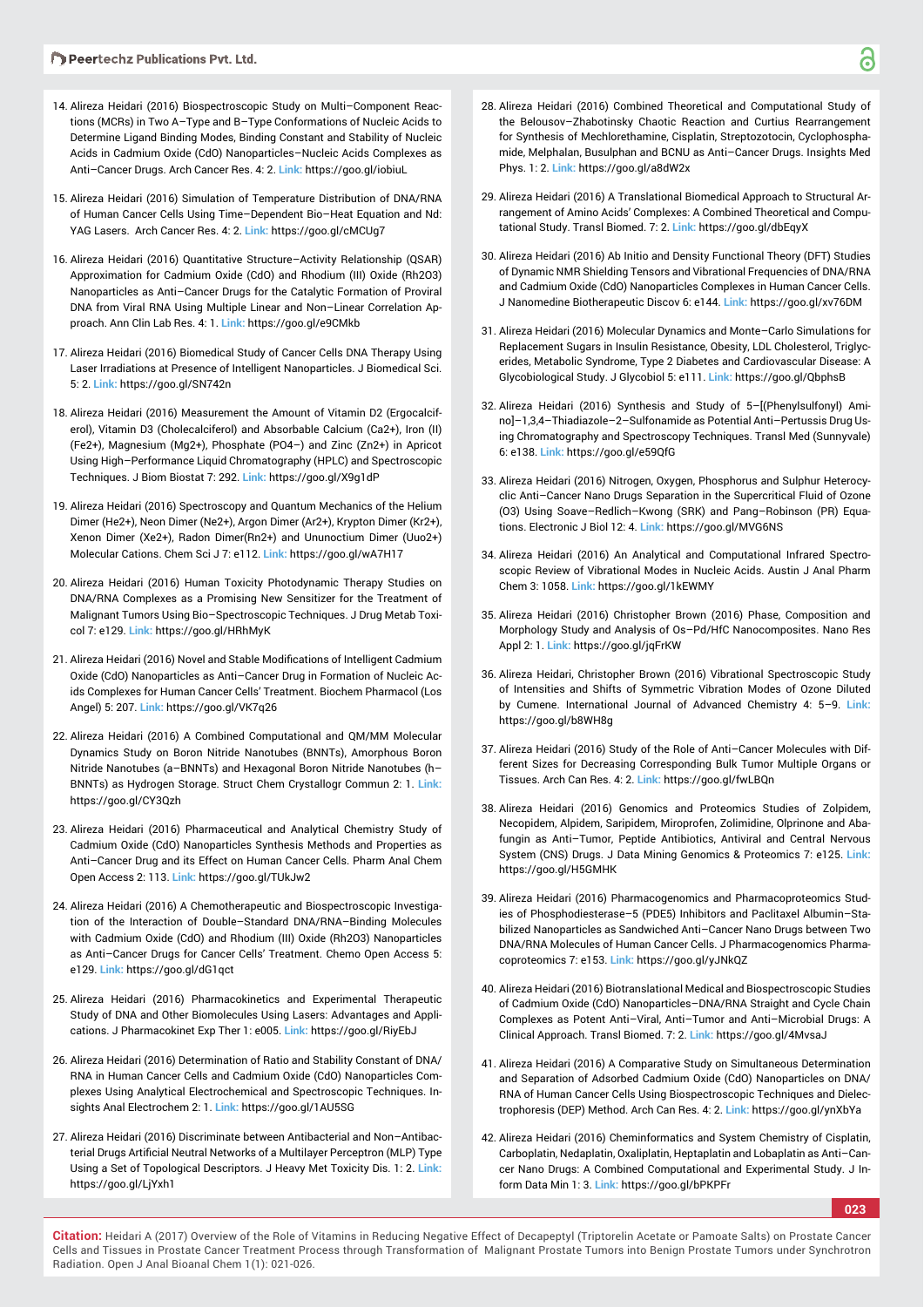- 43. Alireza Heidari (2016) Linear and Non–Linear Quantitative Structure–Anti– Cancer–Activity Relationship (QSACAR) Study of Hydrous Ruthenium (IV) Oxide (RuO2) Nanoparticles as Non–Nucleoside Reverse Transcriptase Inhibitors (NNRTIs) and Anti–Cancer Nano Drugs. J Integr Oncol 5: e110. **Link:** https://goo.gl/BL88AC
- 44. Alireza Heidari (2016) Synthesis, Characterization and Biospectroscopic Studies of Cadmium Oxide (CdO) Nanoparticles–Nucleic Acids Complexes Absence of Soluble Polymer as a Protective Agent Using Nucleic Acids Condensation and Solution Reduction Method. J Nanosci Curr Res 1: e101. **Link:** https://goo.gl/3j6a5v
- 45. Alireza Heidari (2016) Coplanarity and Collinearity of 4'–Dinonyl–2,2'–Bithiazole in One Domain of Bleomycin and Pingyangmycin to be Responsible for Binding of Cadmium Oxide (CdO) Nanoparticles to DNA/RNA Bidentate Ligands as Anti–Tumor Nano Drug. Int J Drug Dev & Res 8: 007–008. **Link:** https://goo.gl/ZLGRFP
- 46. Alireza Heidari (2016) A Pharmacovigilance Study on Linear and Non– Linear Quantitative Structure (Chromatographic) Retention Relationships (QSRR) Models for the Prediction of Retention Time of Anti–Cancer Nano Drugs under Synchrotron Radiations. J Pharmacovigil 4: e161. **Link:** https://goo.gl/GJgTKz
- 47. Alireza Heidari (2016) Nanotechnology in Preparation of Semipermeable Polymers. J Adv Chem Eng 6: 157. **Link:** https://goo.gl/CX5HJC
- 48. Alireza Heidari (2016) A Gastrointestinal Study on Linear and Non–Linear Quantitative Structure (Chromatographic) Retention Relationships (QSRR) Models for Analysis 5–Aminosalicylates Nano Particles as Digestive System Nano Drugs under Synchrotron Radiations. J Gastrointest Dig Syst 6: e119. **Link:** https://goo.gl/zFH9U3
- 49. Alireza Heidari (2016) DNA/RNA Fragmentation and Cytolysis in Human Cancer Cells Treated with Diphthamide Nano Particles Derivatives. Biomedical Data Mining 5: e102. **Link:** https://goo.gl/EyVtEs
- 50. Alireza Heidari (2016) A Successful Strategy for the Prediction of Solubility in the Construction of Quantitative Structure–Activity Relationship (QSAR) and Quantitative Structure–Property Relationship (QSPR) under Synchrotron Radiations Using Genetic Function Approximation (GFA) Algorithm. J Mol Biol Biotechnol 1: 1. **Link:** https://goo.gl/aztox7
- 51. Alireza Heidari (2016) Computational Study on Molecular Structures of C20, C60, C240, C540, C960, C2160 and C3840 Fullerene Nano Molecules under Synchrotron Radiations Using Fuzzy Logic. J Material Sci Eng 5: 282. **Link:** https://goo.gl/RaHSfL
- 52. Alireza Heidari (2016) Graph Theoretical Analysis of Zigzag Polyhexamethylene Biguanide, Polyhexamethylene Adipamide, Polyhexamethylene Biguanide Gauze and Polyhexamethylene Biguanide Hydrochloride (PHMB) Boron Nitride Nanotubes (BNNTs), Amorphous Boron Nitride Nanotubes (a–BNNTs) and Hexagonal Boron Nitride Nanotubes (h–BNNTs). J Appl Computat Math 5: e143. **Link:** https://goo.gl/4Xaqdr
- 53. Alireza Heidari (2016) The Impact of High Resolution Imaging on Diagnosis. Int J Clin Med Imaging 3: 1000e101. **Link:** https://goo.gl/Lbe2J9
- 54. Alireza Heidari (2016) A Comparative Study of Conformational Behavior of Isotretinoin (13–Cis Retinoic Acid) and Tretinoin (All–Trans Retinoic Acid (ATRA)) Nano Particles as Anti–Cancer Nano Drugs under Synchrotron Radiations Using Hartree–Fock (HF) and Density Functional Theory (DFT) Methods. Insights in Biomed 1: 2. **Link:** https://goo.gl/ckWUPp
- 55. Alireza Heidari (2016) Advances in Logic, Operations and Computational Mathematics. J Appl Computat Math 5: 5. **Link:** https://goo.gl/U6TPuw
- 56. Alireza Heidari (2016) Mathematical Equations in Predicting Physical Behavior. J Appl Computat Math 5: 5. **Link:** https://goo.gl/JjFq8L
- 57. Alireza Heidari (2016) Chemotherapy a Last Resort for Cancer Treatment. Chemo Open Access 5: 4. **Link:** https://goo.gl/jpj33j
- 58. Alireza Heidari (2016) Separation and Pre–Concentration of Metal Cations– DNA/RNA Chelates Using Molecular Beam Mass Spectrometry with Tunable Vacuum Ultraviolet (VUV) Synchrotron Radiation and Various Analytical Methods. Mass Spectrom Purif Tech 2: e101. **Link:** https://goo.gl/tJMUwm
- 59. Alireza Heidari (2016) Yoctosecond Quantitative Structure–Activity Relationship (QSAR) and Quantitative Structure–Property Relationship (QSPR) under Synchrotron Radiations Studies for Prediction of Solubility of Anti–Cancer Nano Drugs in Aqueous Solutions Using Genetic Function Approximation (GFA) Algorithm. Insight Pharm Res. 1: 1. **Link:** https://goo.gl/QN3afv
- 60. Alireza Heidari (2016) Cancer Risk Prediction and Assessment in Human Cells under Synchrotron Radiations Using Quantitative Structure Activity Relationship (QSAR) and Quantitative Structure Properties Relationship (QSPR) Studies. Int J Clin Med Imaging 3: 516. **Link:** https://goo.gl/97T7ZH
- 61. Alireza Heidari (2016) A Novel Approach to Biology. Electronic J Biol 12: 4. **Link:** https://goo.gl/2cjD94
- 62. Alireza Heidari (2016) Innovative Biomedical Equipment's for Diagnosis and Treatment. J Bioengineer & Biomedical Sci 6: 2. **Link:** https://goo.gl/U28AZ3
- 63. Alireza Heidari (2016) Integrating Precision Cancer Medicine into Healthcare, Medicare Reimbursement Changes and the Practice of Oncology: Trends in Oncology Medicine and Practices. J Oncol Med & Pract 1: 2. **Link:** https://goo.gl/5ytgjM
- 64. Alireza Heidari (2016) Promoting Convergence in Biomedical and Biomaterials Sciences and Silk Proteins for Biomedical and Biomaterials Applications: An Introduction to Materials in Medicine and Bioengineering Perspectives. J Bioengineer & Biomedical Sci 6: 3. **Link:** https://goo.gl/c3gnV3
- 65. Alireza Heidari (2017) X–Ray Fluorescence and X–Ray Diffraction Analysis on Discrete Element Modeling of Nano Powder Metallurgy Processes in Optimal Container Design. J Powder Metall Min 6: 1. **Link:** https://goo.gl/udbsHX
- 66. Alireza Heidari (2017) Biomolecular Spectroscopy and Dynamics of Nano– Sized Molecules and Clusters as Cross–Linking–Induced Anti–Cancer and Immune–Oncology Nano Drugs Delivery in DNA/RNA of Human Cancer Cells' Membranes under Synchrotron Radiations: A Payload–Based Perspective. Arch Chem Res 1: 2. **Link:** https://goo.gl/MsYZ6Z
- 67. Alireza Heidari (2017) Deficiencies in Repair of Double-Standard DNA/ RNA-Binding Molecules Identified in Many Types of Solid and Liquid Tumors Oncology in Human Body for Advancing Cancer Immunotherapy Using Computer Simulations and Data Analysis. J Appl Bioinforma Comput Biol 6: 1. **Link:** https://goo.gl/Ln2StW
- 68. Alireza Heidari (2017) Electronic Coupling among the Five Nanomolecules Shuts Down Quantum Tunneling in the Presence and Absence of an Applied Magnetic Field for Indication of the Dimer or other Provide Different Influences on the Magnetic Behavior of Single Molecular Magnets (SMMs) as Qubits for Quantum Computing. Glob J Res Rev 4: 2. **Link:** https://goo.gl/W8V4U1
- 69. Alireza Heidari (2017) Polymorphism in Nano–Sized Graphene Ligand–Induced Transformation of Au38–xAgx/xCux(SPh–tBu)24 to Au36–xAgx/ xCux(SPh–tBu)24 (x = 1–12) Nanomolecules for Synthesis of Au144–xAgx/ xCux[(SR)60, (SC4)60, (SC6)60, (SC12)60, (PET)60, (p–MBA)60, (F)60, (Cl)60, (Br)60, (I)60, (At)60, (Uus)60 and (SC6H13)60] Nano Clusters as Anti–Cancer Nano Drugs. J Nanomater Mol Nanotechnol 6: 3. **Link:** https://goo.gl/a8Nq9r
- 70. Alireza Heidari (2017) Biomedical Resource Oncology and Data Mining to Enable Resource Discovery in Medical, Medicinal, Clinical, Pharmaceutical, Chemical and Translational Research and Their Applications in Cancer Research. Int J Biomed Data Min 6: e103, 2017. **Link:** https://goo.gl/M4p6XL
- 71. Alireza Heidari (2017) Study of Synthesis, Pharmacokinetics, Pharmacodynamics, Dosing, Stability, Safety and Efficacy of Olympiadane Nanomolecules as Agent for Cancer Enzymotherapy, Immunotherapy, Chemotherapy, Radiotherapy, Hormone Therapy and Targeted Therapy under Synchrotorn Radiation. J Dev Drugs 6: e154.

**024**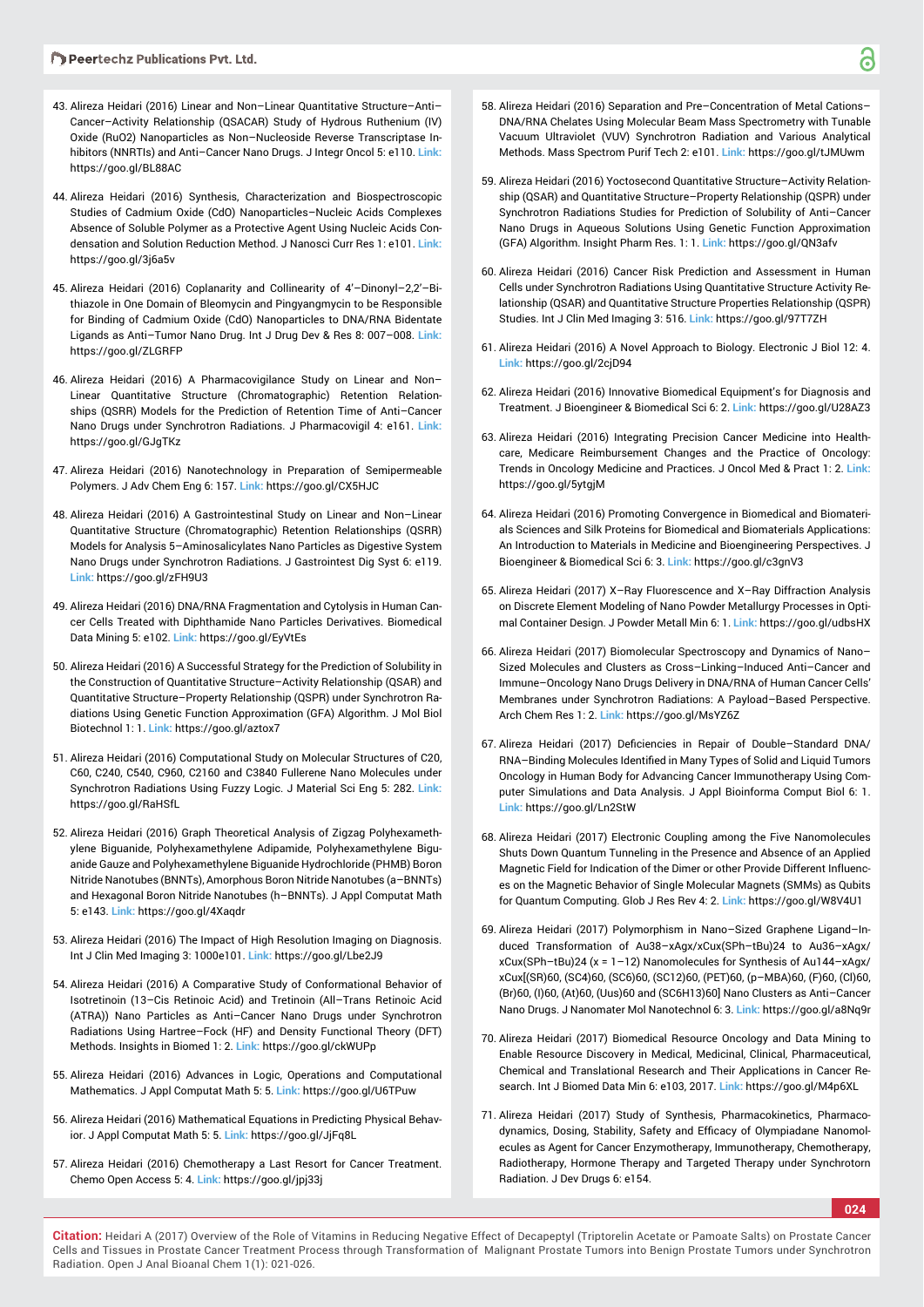- 72. Alireza Heidari (2017) A Novel Approach to Future Horizon of Top Seven Biomedical Research Topics to Watch in 2017: Alzheimer's, Ebola, Hypersomnia, Human Immunodeficiency Virus (HIV), Tuberculosis (TB), Microbiome/Antibiotic Resistance and Endovascular Stroke. J Bioengineer & Biomedical Sci 7: e127. **Link:** https://goo.gl/U8db1r
- 73. Alireza Heidari (2017) Opinion on Computational Fluid Dynamics (CFD) Technique. Fluid Mech Open Acc 4: 157. **Link:** https://goo.gl/XJ5SPb
- 74. Alireza Heidari (2017) Concurrent Diagnosis of Oncology Influence Outcomes in Emergency General Surgery for Colorectal Cancer and Multiple Sclerosis (MS) Treatment Using Magnetic Resonance Imaging (MRI) and Au329(SR)84, Au329–xAgx(SR)84, Au144(SR)60, Au68(SR)36, Au30(SR)18, Au102(SPh)44, Au38(SPh)24, Au38(SC2H4Ph)24, Au21S(SAdm)15, Au36(pMBA)24 and Au25(pMBA)18 Nano Clusters. J Surgery Emerg Med 1: 21. **Link:** https://goo.gl/Xyyhqa
- 75. Alireza Heidari (2017) Developmental Cell Biology in Adult Stem Cells Death and Autophagy to Trigger a Preventive Allergic Reaction to Common Airborne Allergens under Synchrotron Radiation Using Nanotechnology for Therapeutic Goals in Particular Allergy Shots (Immunotherapy). Cell Biol (Henderson, NV) 6: 1. **Link:** https://goo.gl/d1KNpC
- 76. Alireza Heidari (2017) Changing Metal Powder Characteristics for Elimination of the Heavy Metals Toxicity and Diseases in Disruption of Extracellular Matrix (ECM) Proteins Adjustment in Cancer Metastases Induced by Osteosarcoma, Chondrosarcoma, Carcinoid, Carcinoma, Ewing's Sarcoma, Fibrosarcoma and Secondary Hematopoietic Solid or Soft Tissue Tumors. J Powder Metall Min 6: 170. **Link:** https://goo.gl/qx7yB4
- 77. Alireza Heidari (2017) Nanomedicine–Based Combination Anti–Cancer Therapy between Nucleic Acids and Anti–Cancer Nano Drugs in Covalent Nano Drugs Delivery Systems for Selective Imaging and Treatment of Human Brain Tumors Using Hyaluronic Acid, Alguronic Acid and Sodium Hyaluronate as Anti–Cancer Nano Drugs and Nucleic Acids Delivery under Synchrotron Radiation. Am J Drug Deliv 5: 2. **Link:** https://goo.gl/YzECww
- 78. Alireza Heidari (2017) Clinical Trials of Dendritic Cell Therapies for Cancer Exposing Vulnerabilities in Human Cancer Cells' Metabolism and Metabolomics: New Discoveries, Unique Features Inform New Therapeutic Opportunities, Biotech's Bumpy Road to the Market and Elucidating the Biochemical Programs that Support Cancer Initiation and Progression. J Biol Med Science 1: e103. **Link:** https://goo.gl/5YMGni
- 79. Alireza Heidari (2017) The Design Graphene–Based Nanosheets as a New Nanomaterial in Anti–Cancer Therapy and Delivery of Chemotherapeutics and Biological Nano Drugs for Liposomal Anti–Cancer Nano Drugs and Gene Delivery. Br Biomed Bull 5: 305. **Link:** https://goo.gl/BrdrFx
- 80. Alireza Heidari (2017) Integrative Approach to Biological Networks for Emerging Roles of Proteomics, Genomics and Transcriptomics in the Discovery and Validation of Human Colorectal Cancer Biomarkers from DNA/RNA Sequencing Data under Synchrotron Radiation. Transcriptomics 5: e117. **Link:** https://goo.gl/DF4iEu
- 81. Alireza Heidari (2017) Elimination of the Heavy Metals Toxicity and Diseases in Disruption of Extracellular Matrix (ECM) Proteins and Cell Adhesion Intelligent Nanomolecules Adjustment in Cancer Metastases Using Metalloenzymes and under Synchrotron Radiation. Lett Health Biol Sci 2: 1–4. **Link:** https://goo.gl/3Y4zpB
- 82. Alireza Heidari (2017) Treatment of Breast Cancer Brain Metastases through a Targeted Nanomolecule Drug Delivery System Based on Dopamine Functionalized Multi–Wall Carbon Nanotubes (MWCNTs) Coated with Nano Graphene Oxide (GO) and Protonated Polyaniline (PANI) in Situ During the Polymerization of Aniline Autogenic Nanoparticles for the Delivery of Anti– Cancer Nano Drugs under Synchrotron Radiation. Br J Res 4: 16. **Link:** https://goo.gl/GCskU1
- 83. Alireza Heidari (2017) Sedative, Analgesic and Ultrasound–Mediated Gastrointestinal Nano Drugs Delivery for Gastrointestinal Endoscopic Procedure, Nano Drug–Induced Gastrointestinal Disorders and Nano Drug Treatment of Gastric Acidity. Res Rep Gastroenterol 1:1. **Link:** https://goo.gl/Qze2Xg
- 84. Alireza Heidari (2017) Synthesis, Pharmacokinetics, Pharmacodynamics, Dosing, Stability, Safety and Efficacy of Orphan Nano Drugs to Treat High Cholesterol and Related Conditions and to Prevent Cardiovascular Disease under Synchrotron Radiation. J Pharm Sci Emerg Drugs 5: 1. **Link:** https://goo.gl/coQkxe
- 85. Alireza Heidari (2017) Non–Linear Compact Proton Synchrotrons to Improve Human Cancer Cells and Tissues Treatments and Diagnostics through Particle Therapy Accelerators with Monochromatic Microbeams. J Cell Biol Mol Sci 2: 1–5. **Link:** https://goo.gl/zRKG9Q
- 86. Alireza Heidari (2017) Design of Targeted Metal Chelation Therapeutics Nanocapsules as Colloidal Carriers and Blood–Brain Barrier (BBB) Translocation to Targeted Deliver Anti–Cancer Nano Drugs into the Human Brain to Treat Alzheimer's Disease under Synchrotron Radiation. J Nanotechnol Material Sci 4: 1–5. **Link:** https://goo.gl/7iLSqH
- 87. Ricardo Gobato, Alireza Heidari (2017) Calculations Using Quantum Chemistry for Inorganic Molecule Simulation BeLi2SeSi. American Journal of Quantum Chemistry and Molecular Spectroscopy 2: 37–46. **Link:** https://goo.gl/AB8AFg
- 88. Alireza Heidari (2014) An Investigation of the Role of DNA as Molecular Computers: A Computational Study on the Hamiltonian Path Problem. International Journal of Scientific and Engineering Research 5: 1884-1889. Link: https://goo.gl/of4mxz
- 89. Alireza Heidari (2017) Different High–Resolution Simulations of Medical, Medicinal, Clinical, Pharmaceutical and Therapeutics Oncology of Human Lung Cancer Translational Anti–Cancer Nano Drugs Delivery Treatment Process under Synchrotron and X–Ray Radiations. J Med Oncol 1: 1. **Link:** https://goo.gl/Z6Z7NY
- 90. Alireza Heidari (2017) A Modern Ethnomedicinal Technique for Transformation, Prevention and Treatment of Human Malignant Gliomas Tumors into Human Benign Gliomas Tumors under Synchrotron Radiation. Am J Ethnomed 4: 10. **Link:** https://goo.gl/2xvMpq
- 91. Alireza Heidari (2017) Active Targeted Nanoparticles for Anti–Cancer Nano Drugs Delivery across the Blood–Brain Barrier for Human Brain Cancer Treatment, Multiple Sclerosis (MS) and Alzheimer's Diseases Using Chemical Modifications of Anti-Cancer Nano Drugs or Drug-Nanoparticles through Zika Virus (ZIKV) Nanocarriers under Synchrotron Radiation. J Med Chem Toxicol 2: 1–5. **Link:** https://goo.gl/hXYbt5
- 92. Alireza Heidari (2017) Investigation of Medical, Medicinal, Clinical and Pharmaceutical Applications of Estradiol, Mestranol (Norlutin), Norethindrone (NET), Norethisterone Acetate (NETA), Norethisterone Enanthate (NETE) and Testosterone Nanoparticles as Biological Imaging, Cell Labeling, Anti–Microbial Agents and Anti–Cancer Nano Drugs in Nanomedicines Based Drug Delivery Systems for Anti–Cancer Targeting and Treatment. Parana Journal of Science and Education (PJSE) 3.
- 93. Alireza Heidari (2017) A Comparative Computational and Experimental Study on Different Vibrational Biospectroscopy Methods, Techniques and Applications for Human Cancer Cells in Tumor Tissues Simulation, Modeling, Research, Diagnosis and Treatment. Open J Anal Bioanal Chem 1: 014–020. **Link:** https://goo.gl/XULDTr
- 94. Alireza Heidari (2017) Combination of DNA/RNA Ligands and Linear/Non– Linear Visible–Synchrotron Radiation–Driven N–Doped Ordered Mesoporous Cadmium Oxide (CdO) Nanoparticles Photocatalysts Channels Resulted in an Interesting Synergistic Effect Enhancing Catalytic Anti–Cancer Activity. Enz Eng 6: 1. **Link:** https://goo.gl/B6gmN5
- 95. Alireza Heidari (2017) Modern Approaches in Designing Ferritin, Ferritin Light Chain, Transferrin, Beta–2 Transferrin and Bacterioferritin–Based Anti–Cancer Nano Drugs Encapsulating Nanosphere as DNA–Binding Proteins from Starved Cells (DPS). Mod Appro Drug Des 1: MADD.000504. **Link:** https://goo.gl/bVVf2i

**025**